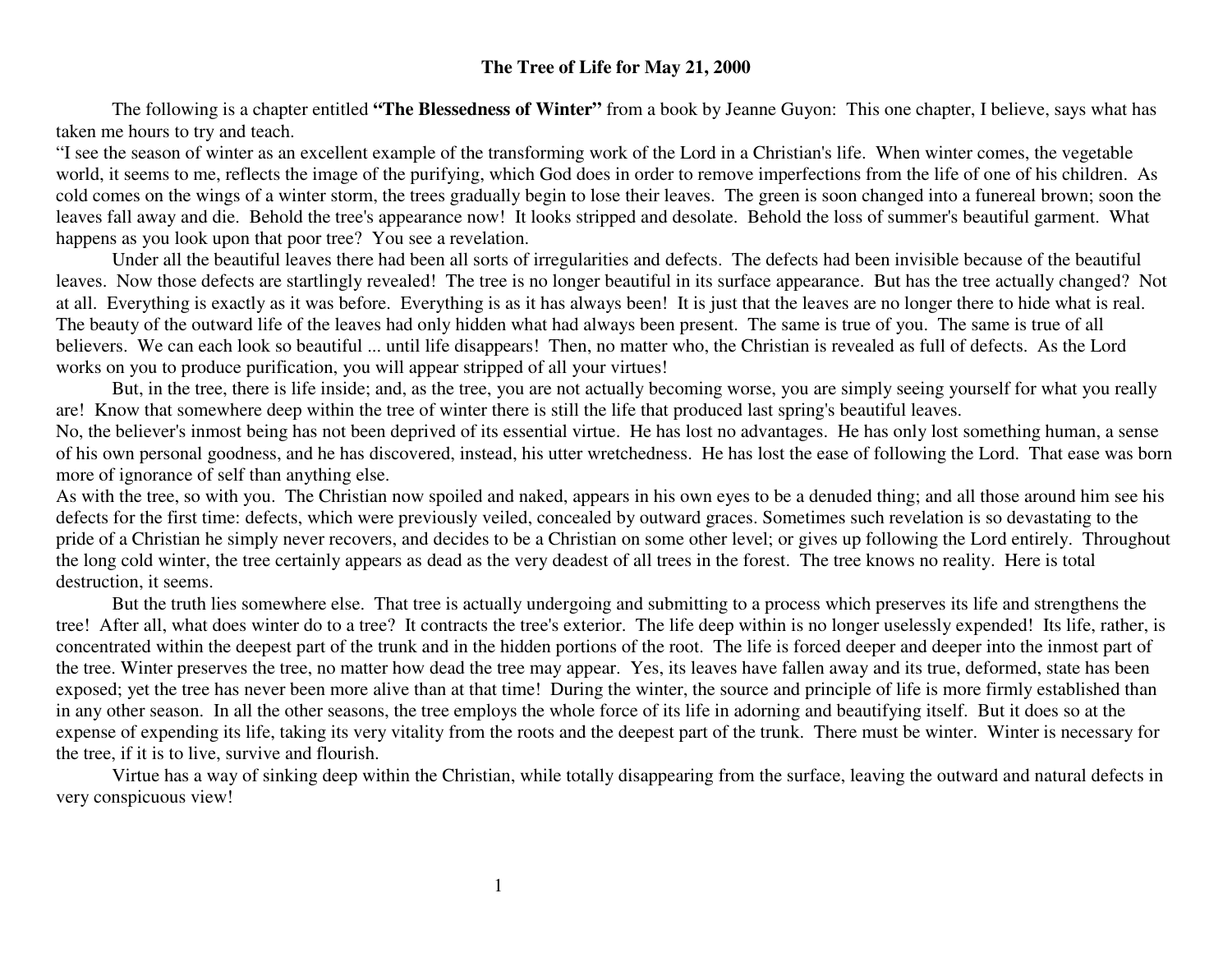If we have eyes to see, then we see that this is beautiful. Grace operates in your life in exactly the same way. God will take away the leaves. Something will cause them to fall. The outward virtue will collapse. He does this that He may strengthen the principle of the virtue. The source of virtue must be built up. Something deep within the soul is still functioning.

Somewhere within the spirit the functions that are the highest (in God's estimation) have never rested. What is going on is exceedingly hidden. It is humble. What is happening is pure love. What is going on in the inmost par<sup>t</sup> is absolute abandonment and contempt of self. The inward man is making progress. The soul is venturing forth into the interior. True, it seems that the operations of God are concentrated on the external parts of the believer, and even <sup>a</sup> moment's glance reveals that the exterior things are not pleasant to look upon. Yet, in truth, no new defects in the soul have developed! Only the uncovering of old faults has come about! And, as they are exposed, they are better healed.

If you dare the spiritual pilgrimage, you need to remember in times of calamity, and in times of what appear to be dry spells, and in that time which men will call <sup>a</sup> spiritual winter: Life is there, if winter comes."

In our study of being **conformed to our Lord's death,** we must understand the importance of the dual aspec<sup>t</sup> of our Lord's work on the Cross. That is, that we have been forgiven because *He died in our stead*; but we may be delivered when we accep<sup>t</sup> the reality that *we died with Him.* It is God the Holy Spirit who will make these facts real and true in our experience as we cooperate with Him and become transformed into the likeness of Christ. After all what sort of salvation would we have if God simply saved us from the penalty of our sins and then left us on our own to deal with the power of the sin nature in our Christian life and walk? We must be brought back to these two basic results of His finished work on the Cross: first that we are freed from the penalty of sin and secondly that we are freed from the power of the sin nature. Therefore, we are *"Justified by* faith", Gal 3:24; and "We walk by faith", 2Co 5:7; "As ye have therefore received Christ Jesus the Lord, so walk ye in him." Col 2:6. We are not left to deal with the old life ourselves; it has been dealt with by Christ on the Cross. This is how we are being conformed to our Lord's death. The Cross is as much the foundation for our Sanctification as it is for our Justification. Both gifts spring from the same Work.

Justification is an official judicial act, which occurs every time anyone believes in Christ. The justice of God acts on our behalf pronouncing us justified, which means, we have <sup>a</sup> relationship with God forever, having the perfect righteousness of God imputed to us. We also have sanctification, an experiential sanctification, which is the function of the spiritual life after salvation 1Th 4:1-8. Believers who are unaware of this dual aspec<sup>t</sup> are bound to handle sins through rebound, (1Jo 1:9), but that is not the true victory. This does take care of the penalty of the product but not the source. When believers ge<sup>t</sup> tired of wasting their time in <sup>a</sup> religious circle, they will be ready for God's answer to the source of sin, which is death to self, brought forth from the completed work of the Cross. We all appreciate God's forgiveness for what we have done, but we should also aspire to deliverance from who and what we are. The finished work of Christ on the Cross includes death to our sin nature which is God's way of deliverance. We do not add to the finished work regarding Justification and we cannot add to the finished work of deliverance from the entire sin nature. We will only be free when we enter His prepared freedom for us, there is no other freedom. This is why the command to lose our life is given so many times by our Lord in such passages as Mat 16:23-27 "But He turned and said to Peter, Get behind Me, Satan! You are a stumbling block to Me; for you are not setting your mind on God's interests, but man's. Then Jesus said to His disciples, If anyone wishes to come after Me, let him deny himself, and take up his cross, and follow Me. For whoever wishes to save his life shall lose it; but whoever loses his life for My sake shall find it. For what will a man be profited, if he gains the whole world, and forfeits his soul? Or what will a man give in exchange for his soul? For the Son of Man is going to come in the glory of His Father with His angels; and will then recompense every man according to his *deeds."*

Unless the Cross is made the basis upon which we overcome the old man, we will only drop into another form of morality; seeking by selfeffort to overcome self, and that struggle is <sup>a</sup> hopeless one. We are not to blame others, instead we must recognize that the enemy is really the flesh,